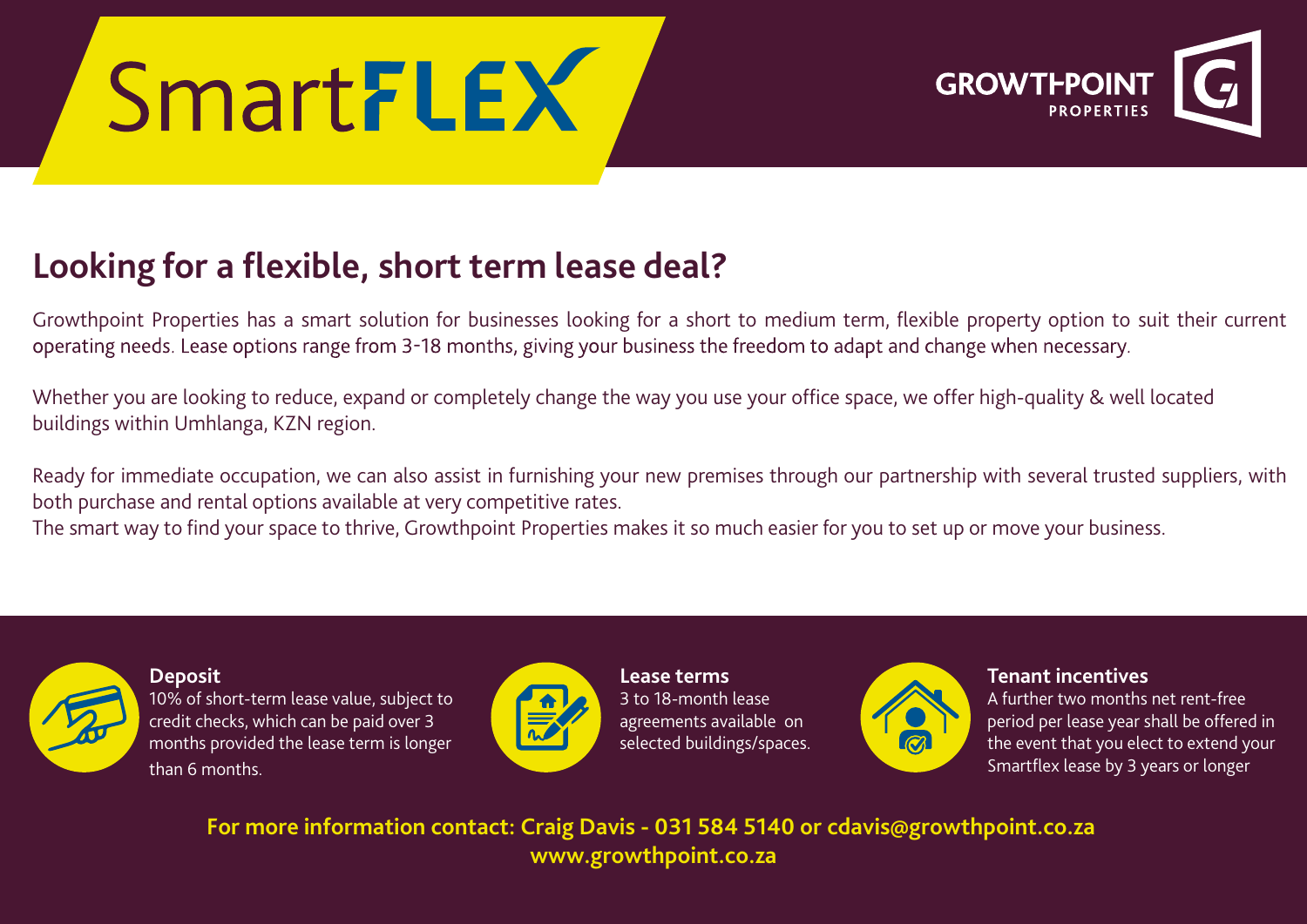## SmartFLEX



### **Umhlanga & La Lucia**



#### **Umhlanga New Town Centre 19 Park Lane, The Boulevard**

**Building Detail - Portion of 3rd Floor** 

Unit size m² - 750m²

Description - Premise has fit out in place

Gross rental per  $m^2$  - R175.00

Parking ratio - 5 Bays/100m²



**Umhlanga New Town Centre 2 The High Street, Lincoln on the Lake**

Building Detail - Portion of Ground Floor

Unit size m² - 80m², 211m² & 194m²

Description - Premise has fit out in place

Gross rental per  $m^2$  - R175.00

Parking ratio - 4.5 Bays/100m²



#### **La Lucia Ridge Office Estate Pencarrow Park , Armstrong Avenue**

Building Detail - Portion of First Floor, Building 6

Unit size  $m^2$  - 78 $m^2$ , 300 $m^2$ 

Description - Premise has fit out in place

Gross rental per  $m^2$  - R160.00

Parking ratio - 3 Bays/100m²

**For more information contact: Craig Davis - 031 584 5140 or cdavis@growthpoint.co.za www.growthpoint.co.za**